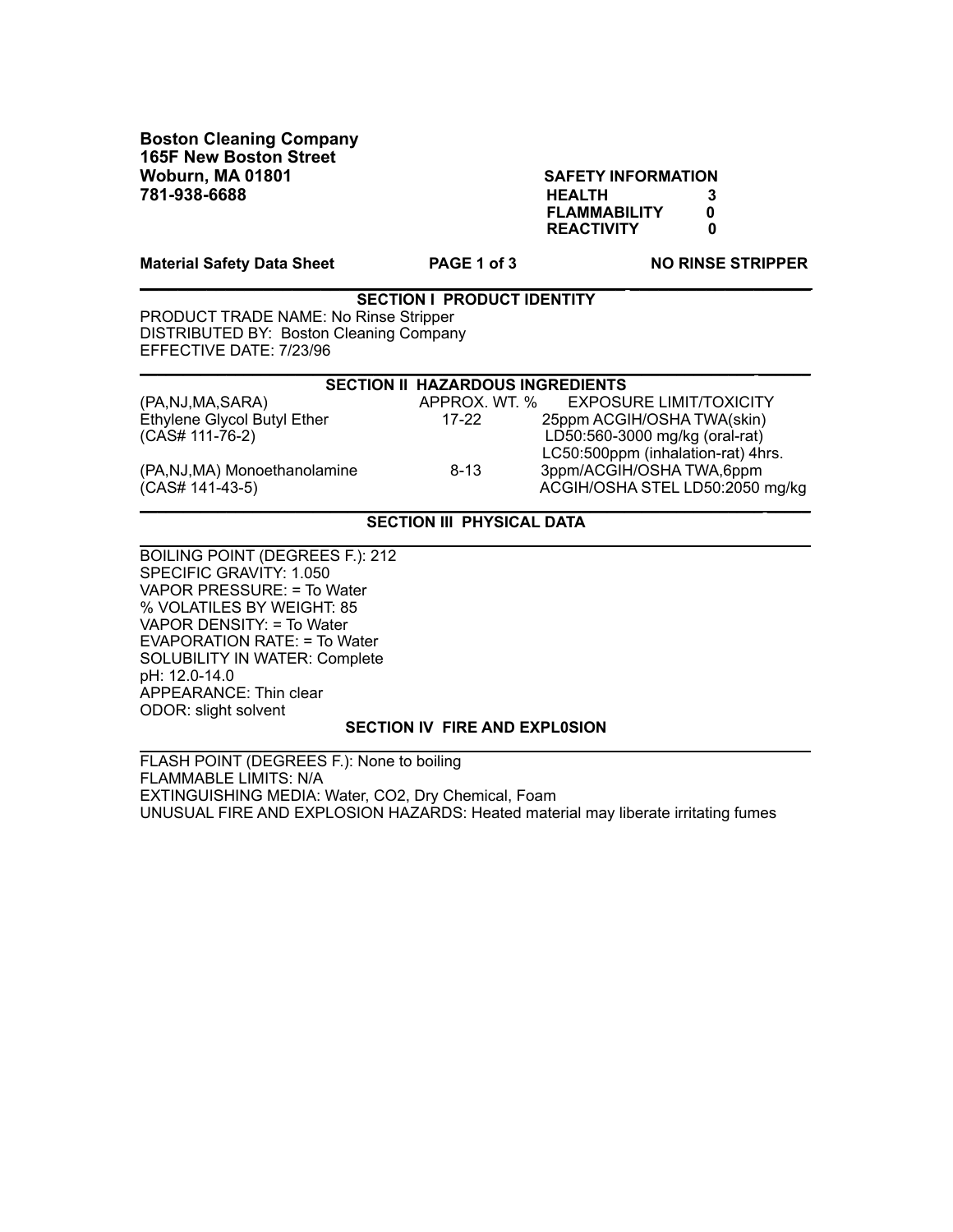# **Boston Cleaning Company 165F New Boston Street Woburn, MA 01801 781-938-6688**

**Material Safety Data Sheet Page 2 of 3 NO RINSE STRIPPER**

### **\_\_\_\_\_\_\_\_\_\_\_\_\_\_\_\_\_\_\_\_\_\_\_\_\_\_\_\_\_\_\_\_\_\_\_\_\_\_\_\_\_\_\_\_\_\_\_\_\_\_\_\_\_\_\_\_\_\_\_\_\_\_\_\_ \_\_\_\_\_\_\_\_\_\_\_\_\_ SECTION V REACTIVITY DATA**

STABILITY: Stable

CONDITIONS TO AVOID: None

INCOMPATIBILITY: Strong acids and oxidizers

HAZARDOUS DECOMPOSITION PRODUCTS: Produces normal products of combustion.

HAZARDOUS POLYMERIZATION: Will not occur.

CONDITIONS TO AVOID: None.

## **SECTION VI HEALTH HAZARD DATA**

ROUTES OF ENTRY: Eye Contact. Skin Contact.

EFFECTS OF ACUTE EXPOSURE:

EYE CORROSIVE: may cause permanent eye damage.

SKIN CORROSIVE: may cause chemical burns.

INHALATION: May cause irritation of the respiratory tract.

INGESTION: Corrosive to mouth and digestive tract.

MEDICAL CONDITIONS: Persons with pre-existing skin disorders may be more susceptible to irritating effects. Generally recognized as being aggravated by exposure.

EMERGENCY AND FIRST AID PROCEDURES:

FOR SKIN: Wash affected area thoroughly with water. If blistering is apparent or irritation persists, call a physician.

FOR EYES: Flush with water for at least 15 minutes. Get immediate medical aid.

IF INGESTED: DO NOT INDUCE VOMITING. Give milk, egg white, gelatin, or if none of these available, give water. Get immediate medical aid.

INHALATION: Remove to fresh air.

# LISTED CARCINOGEN, MUTAGEN, TERATOGEN: None.

#### SECTION VII SPILL OR LEAK PROCEDURES **\_\_\_\_\_\_\_\_\_\_\_\_\_\_\_\_\_\_\_\_\_\_\_\_\_\_\_\_\_\_\_\_\_\_\_\_\_\_\_\_\_\_\_\_\_\_\_\_\_\_\_\_\_\_\_\_\_\_\_\_\_\_\_\_\_\_\_\_\_\_\_\_\_\_\_ \_\_**

STEPS TO BE TAKEN IF MATERIAL IS RELEASED OR SPILLED: Recontainerize by mopping, wet vac or by using a suitable absorbent. All disposal methods must be in compliance with Federal, State and local laws and regulations. Waste characterizations are the responsibility of the waste generator.

# **SECTION VIII SPECIAL PROTECTION INFORMATION**

RESPIRATORY PROTECTION: If mists/vapors are not adequately controlled by local ventilation, use appropriate respiratory protection to prevent overexposure.

 $\mathcal{L}_\text{max}$ 

VENTILATION: General room ventilation is normally adequate. Substantial amounts of mists/ vapors can be controlled with local exhaust ventilation or respiratory protection.

PROTECTIVE GLOVES: Rubber or latex gloves required.

EYE PROTECTION: Safety glasses or goggles required.

OTHER PROTECTIVE EQUIPMENT: If major exposure is possible to eyes/skin, wear/use appropriate equipment.